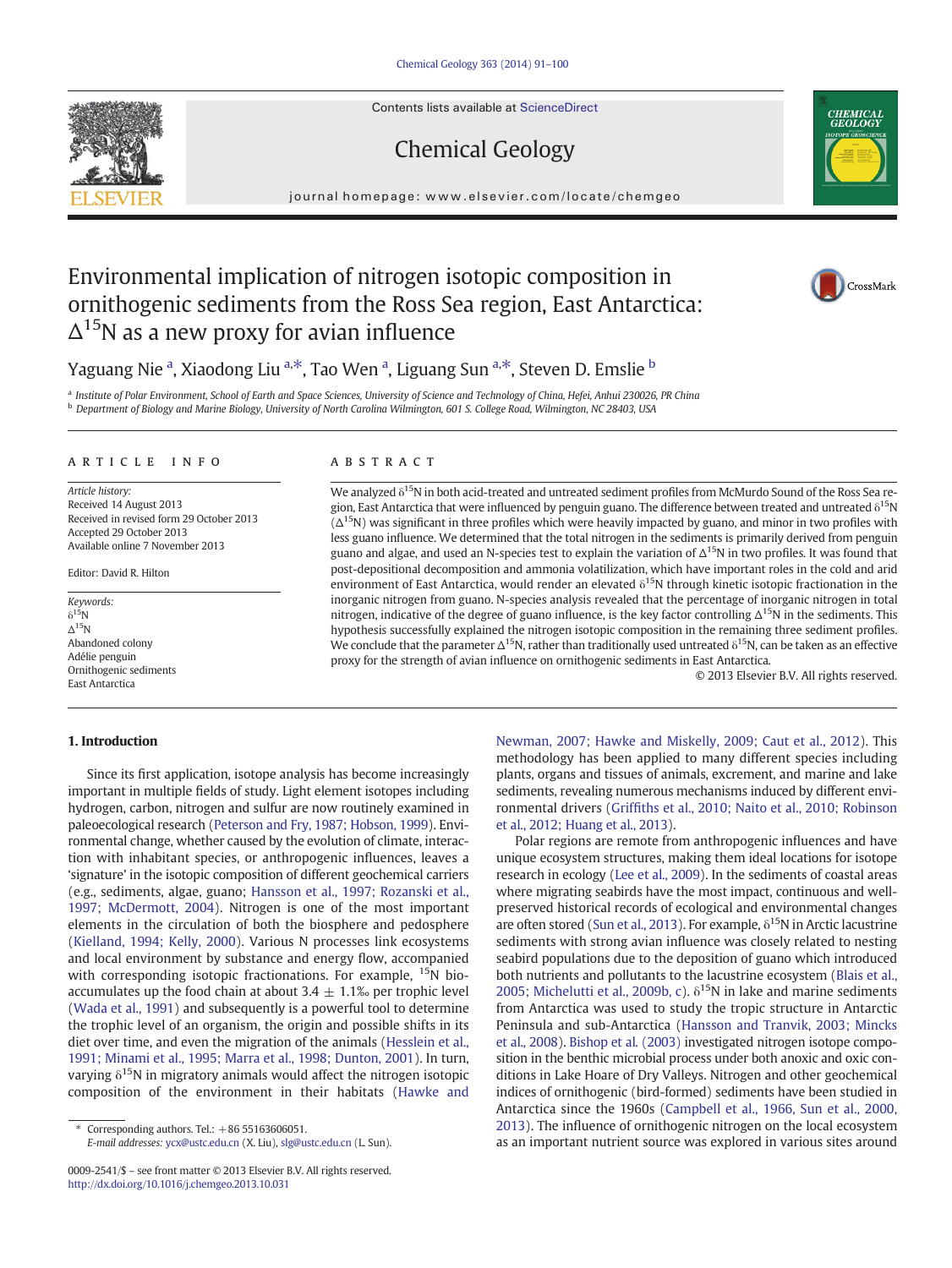Antarctica [\(Bokhorst et al., 2007](#page-8-0)). Similar to research in the Arctic, [Liu](#page-8-0) [et al. \(2006\)](#page-8-0) reported guano controlling  $\delta^{15}$ N in penguin-impacted sediment profiles from the Antarctic Peninsula which reflects historical changes in the penguin population. However, due to the high nitrogen content in ornithogenic sediments, post-depositional processes may cause significant change in  $\delta^{15}N$  via decomposition of guano and ammonia volatilization [\(Ugolini, 1972; Speir and Cowling, 1984](#page-9-0)), as has been documented in East Antarctica ([Mizutani et al., 1985; Mizutani and](#page-9-0) [Wada, 1988\)](#page-9-0).

In addition to these investigations on the environmental implications of nitrogen isotopes, how the pretreatment process of sediments may affect the analyses is also of scientific interest ([Kennedy et al.,](#page-8-0) [2005; Brodie et al., 2011b\)](#page-8-0). The effect of various treatments, including the type and concentration of acids on different materials such as plants, sediments, and bulk soil has been systematically studied ([Lorrain et al.,](#page-8-0) [2003; Schmidt and Gleixner, 2004; Brodie et al., 2011a](#page-8-0)). Consequently, analyzing  $\delta^{15}$ N without acid pretreatment has become the common method for studying sediments, and obviously this analytical method can include all the nitrogen species in the samples ([Kennedy et al.,](#page-8-0) [2005\)](#page-8-0). However, these studies seldom consider environmental implications of the pretreatment, which could potentially add new information to these analyses.

Five ornithogenic sediment profiles impacted by Adélie penguins (Pygoscelis adeliae) were collected from the Ross Sea region. This region is an important habitat for Adélie penguins and numerous studies have been conducted on penguin remains in ornithogenic soils (e.g., [Baroni](#page-8-0) [and Orombelli, 1994; Polito et al., 2002; Emslie et al., 2007; Lorenzini](#page-8-0) [et al., 2010](#page-8-0)). The sediments collected can provide important information on the paleoenvironment and paleoecology of the region [\(Hu et al.,](#page-8-0) [2013\)](#page-8-0). Here we conducted  $\delta^{15}N$  measurements on both acid-treated and untreated samples to investigate the difference between these two pretreatment methods among the five sediment profiles. The cause for the variation between two of these profiles was determined using N-species analysis. Our results suggested a new proxy for assessing the influence of penguin guano in ornithogenic sediments in the Ross Sea region, and it may potentially apply to other ornithogenic sediments strongly subjected to post-depositional decomposition and ammonia volatilization.

## 2. Material and methods

Geochemical surveys were conducted in the ice-free areas of the southern Ross Sea region in January 2010. The surveys were carried out primarily on Ross Island and surrounding areas including the east coast of Victoria Land and Beaufort Island (Fig. 1). This region is highly sensitive to climate change as it is located at the conjunction of three different air masses from Victoria Land, the Ross Sea, and the Ross Ice Shelf [\(Monaghan et al., 2005\)](#page-9-0). The weather here is abrupt and severe: the mean annual temperature is  $-18$  °C; temperatures may reach 8 °C in summer and  $-50$  °C in winter. The average wind speed is 12 knots, but may exceed 100 knots on occasion. Ross Island  $(-2460 \text{ km}^2)$  is of volcanic origin in McMurdo Sound. Most of the island is covered by ice, leaving three ice-free areas where penguins currently breed at Cape Crozier ( $\sim$ 18 km<sup>2</sup>), Cape Bird ( $\sim$ 15 km<sup>2</sup>), and Cape Royds  $(-13 \text{ km}^2)$ . A large number of Adélie penguins reside in these three areas, forming one of the largest concentrations of this species in Antarctica (>155,000 pairs; [Ainley, 2002\)](#page-8-0). Beaufort Island (~18.4 km<sup>2</sup>) is 21 km north of Ross Island with Adélie penguins breeding on the ice-free areas on the eastern and southern coasts. Besides the modern penguin colonies, there are also numerous abandoned breeding sites in the ice-free areas mentioned above, allowing the study of penguin paleoecology. Freshwater algae are widely distributed in the ponds and catchments near the penguin colonies [\(Broady, 1989\)](#page-8-0). A detailed description of sampling sites and sectioning of the five sediment profiles used in this study (designated as MB4, MB6, CL2, BI and CC), as well as collection of background environmental media samples (soil, guano, algae) can be found in [Nie et al. \(2012\).](#page-9-0)

We used the potassium chloride solution extraction–spectrophotometric determination methods provided by the Chinese environmental protection standard in the analysis of N-species including  $NH<sub>4</sub>$ -N and NO<sub>3</sub>-N from the sediment subsamples of MB4 and MB6 profiles. Approximately 4 g of frozen homogeneous samples was weighed and placed into 50 mL centrifuge tubes with 25 mL of potassium chloride solution. The centrifuge tubes were first set on a vibrator at room temperature (20  $\pm$  2 °C) with proper amplitude for 1 h to reach full extraction, and then centrifuged at 3000 rpm. Following this, 5 mL supernatant was transferred to colorimetric tubes for spectrophotometric analysis. For NH<sub>4</sub>-N, 20 mL color reagent I  $(5 \text{ mL Na}_2[Fe(CN)_5NO] \cdot H_2O (0.8 \text{ g/L})$  and 5 mL C<sub>6</sub>H<sub>5</sub>OH (70 g/L) mixed with 250 mL deionized water in a beaker, instant use) was added to 1 mL supernatant in colorimetric tubes and fully mixed. After 15 min standing, color reagent II (5.0 g  $C_3Cl_2N_3NaO_3H_2O$  dissolved into 1 L  $C_6H_5NaO_7 \cdot 2H_2O-NaOH$  buffer solution) was added and left for at least 4 h (the same process for reagent blank KCl solutions and NH<sub>4</sub>Cl solution as calibration curve). NH<sub>4</sub>-N was determined by a spectrophotometer at a wavelength of 630 nm with deionized water as a reference (at  $15-35$  °C). For NO<sub>3</sub>-N, a cadmium column (transforming  $NO_3-N$  to  $NO_2-N$ ) needs to be prepared first by washing with NH<sub>4</sub>Cl buffer solution II (10 g/L), NH<sub>4</sub>Cl buffer solution I (100  $g/L$ ) and then NH<sub>4</sub>Cl buffer solution II again, 0.2 mL supernatant was prewashed in the column using 10 mL of NH4Cl buffer solution II, followed by 20 mL NH<sub>4</sub>Cl buffer solution II, and was collected in colorimetric tubes. A 0.2 mL color reagent III (20 mL  $C_6H_8N_2O_2S$  + 20 mL  $C_{12}H_{16}N_2C_{12} + 20$  mL  $H_3PO_4$ ) was added to the tubes and fully mixed. After standing 60 to 90 min at room temperature (15–35 °C; the same process for reagent blank KCl solutions and  $NO<sub>2</sub>-N$  standard



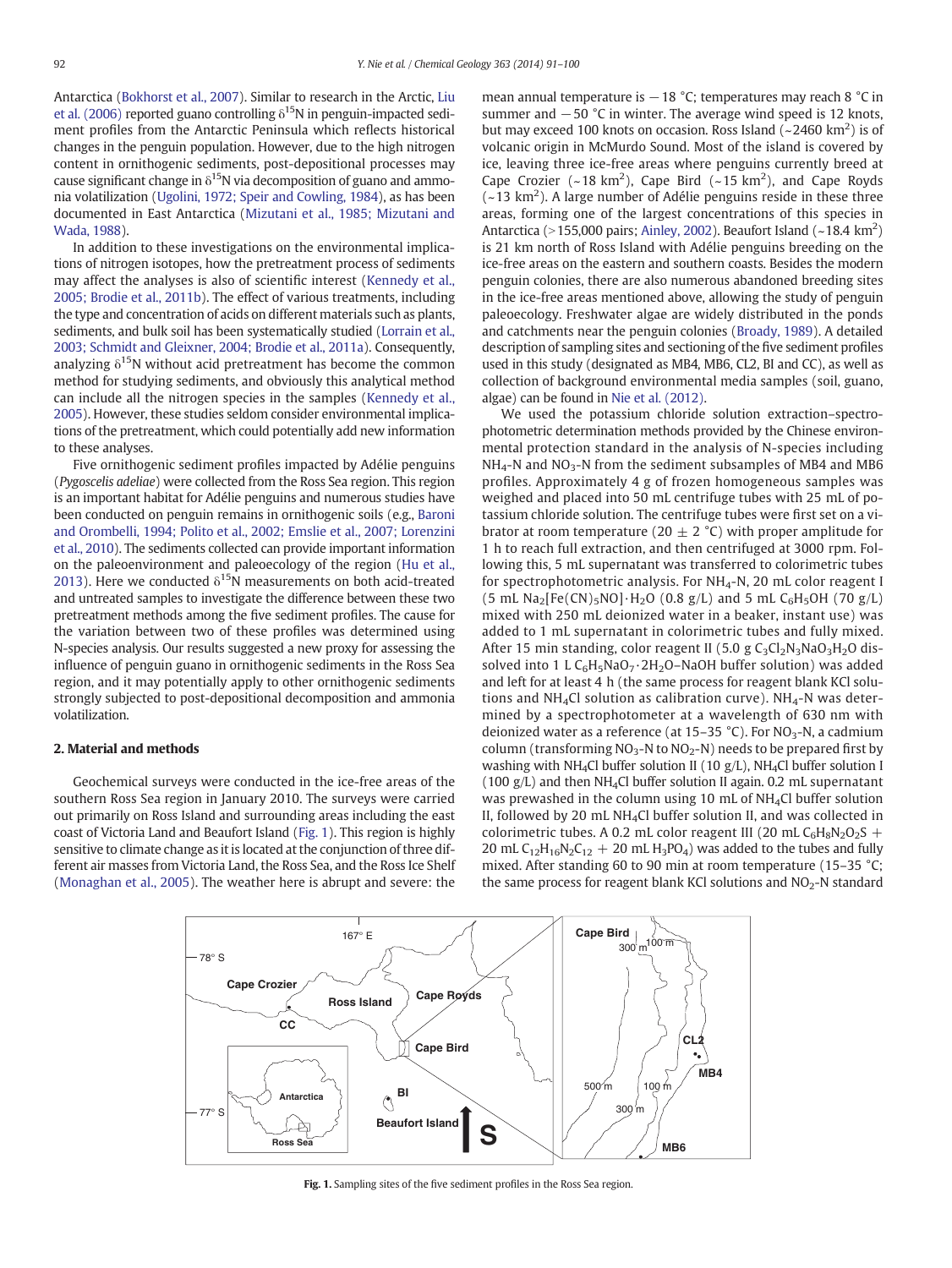solution as calibration curve),  $NO<sub>3</sub>-N$  was determined by a spectrophotometer at a wavelength of 543 nm with deionized water as reference. Water content (WC, water weight/dry sample weight) of the bulk sediment samples was calculated by measuring the difference of weight between wet and dry samples (dried in an oven at 120 °C to constant weight). All the  $NH_4$ -N and  $NO_3$ -N contents are expressed in per 1 g dry weight sample based on the calculation with water content data.

For the measurements of total nitrogen content (TN), total organic carbon (TOC), and Phosphorus (P), sediment subsamples and weathered soil were air-dried, while fresh algae and guano samples were freeze-dried. All the sediment subsamples were homogenized by grinding after the removal of large rock fragments and biological remains through a 74 μm mesh sieve. TN was measured on an element analyzer (Vario EL III) with a relative standard deviation  $(RSD) < 1%$ . The chemical volumetric method was employed to measure TOC with an RSD less than 0.5%. P in the sediments was determined by inductively-coupled plasmaoptical emission spectroscopy (ICP-OES, Perkin Elmer 2100DV) after digestion of HCl–HNO<sub>3</sub>–HF–HClO<sub>4</sub> and its RSD was within 2% [\(Liu et al.,](#page-8-0) [2013](#page-8-0)). Reagent blanks and standard sediment reference materials were included in every batch of samples for quality control (GBW 07415 for TOC; GBW 07401 and 07405 for P; Vario EL III build-in standard reference material for TN). The nitrogen isotope composition of acid-treated (HCl about 1 mol/L) and untreated bulk sediment subsamples in the five profiles was measured using sealed tube combustion method at G.G. Hatch Isotope Laboratories, University of Ottawa (Canada) and the Third Institute of Oceanography, State Oceanic Administration (China). Stable isotope abundances were expressed in  $\delta$  notation as the deviation from standards in parts per thousand (‰):

$$
\delta^{15} N(\text{\%o}) = \left[\left(R_{sample}/R_{standard}\right)\!-\!1\right] \times 1000
$$

where R is the corresponding ratio of  $^{15}N/^{14}N$ . The R<sub>standard</sub> values were based on the N<sub>air</sub>. Samples were weighed into tin capsules and loaded into an elemental analyzer interfaced to an isotope ratio mass spectrometer. Samples were flash combusted at about 1800 °C (Dumas combustion) and the resultant gas products were carried by helium through columns of oxidizing/reducing chemicals optimized for  $N_2$ . The gases were separated by a "purge and trap" adsorption column and sent to Isotope Ratio Mass Spectrometer (IRMS, Delta XP Plus Advantage in G.G. Hatch Isotope Laboratory and Delta V Advantage in the Third Institute of Oceanography, manufactured by Thermo, Germany) interface then to IRMS. Standard reference materials (SRMs) used in the labs, including C-55 and acetanilide, were both calibrated to international standards (IAEA-N1, IAEA-N2, USGS-40 and USGS-41 in G.G. Hatch Isotope Laboratories, University of Ottawa; IAEA-N-1 and IAEA-N-2 in Third Institute of Oceanography, State Oceanic Administration of China). Number of replicates, certified values, observed values and standard deviation (STD,  $\leq$ 0.2‰ for all SRMs) of  $\delta^{15}N$  in SRMs are listed in the Supplementary material. Pearson correlation analysis in this study was carried out using software Origin Pro v8.6.

#### 3. Results

Measured  $\delta^{15}N$  values of HCl treated ( $\delta^{15}N_{at}$ ) and untreated ( $\delta^{15}N_{ut}$ ) samples in all five sediment profiles were plotted with lithological profiles, WC and basic geochemical parameters including TOC, TN and P [\(Fig. 2\)](#page-3-0). As with the lithology, WC, TOC, TN and P varied within and among profiles. In MB4, the contents of these four parameters gradually increased from the bottom of the profiles to about 17 cm in depth from the surface, then dropped sharply at the interval of a sand sediment layer between 15 and 5 cm depth, followed by a peak in the surface algae residue layer. Except for the top section that was rich in algal residues, WC in CL2 was low and stable throughout the profile, while TOC, TN and P displayed more fluctuations with peaks between 28 and 20 cm, troughs between 20 and 15 cm, and high levels present in the surface algae residue layer. The sediment layer between 35 and 25 cm in MB6 had high contents of all four proxies, while the remaining bottom part and the upper layer were at low levels. WC, TOC, TN and P in both BI and CC showed an increasing trend from the bottom to the top. In general, we found that the four proxies shared the same distribution patterns. WC data agreed with our field records and lithology, for all profiles were collected in wet environment (on the edge of a pond or catchment with penguin influence) except MB6 (in a dried-out catchment of an active penguin colony), thus explaining the high WC in their top sections. Additionally, the layers with ornithogenic influence and algal residues were generally higher in water content compared with the layers composed of sand and silts.

 $\delta^{15}$ N<sub>ut</sub> in MB4 was stable at about 30‰ with two minor drops at 40–30 cm and 15–10 cm depth from the surface, while  $\delta^{15}N_{at}$  in MB4 was almost the same as  $\delta^{15}$ N<sub>ut</sub>, except for a much lower trough at the layer between 15 and 10 cm. Both  $\delta^{15}N_{ut}$  and  $\delta^{15}N_{at}$  shared the same trends with little fluctuation at about 25‰ in CL2. The  $\delta^{15}N_{\text{ut}}$  in MB6 was relatively stable at about 30‰, while  $\delta^{15}N_{at}$  displayed more variations with the bottom layer (below 24 cm) at around 23‰ and the upper layer at around 18‰. A drop could be observed in the surface layer for both  $\delta^{15}N_{ut}$  and  $\delta^{15}N_{at}$ . The  $\delta^{15}N_{ut}$  in BI decreased from about 40 to 30‰ from depth to the surface, yet the  $\delta^{15}N_{at}$  remained constant at about 30‰. The  $\delta^{15}N_{ut}$  and  $\delta^{15}N_{at}$  in CC were both stable in the profile at ~30‰ and ~20‰ respectively. Their detailed range, mean values and coefficient of variation (CV) are given in [Table 1.](#page-4-0) The similar mean values of  $\delta^{15}N_{at}$  and  $\delta^{15}N_{ut}$  in MB4 and CL2 corroborated the little difference between them. By contrast, in the other three profiles (MB6, BI and CC)  $\delta^{15}N_{ut}$  was found to have a significantly higher mean value than  $\delta^{15}N_{at}$ , demonstrating the influence of acid treatment on the nitrogen isotope composition in the ornithogenic sediments. In general,  $\delta^{15}N_{at}$ varied the most in profiles MB4 and MB6, while both  $\delta^{15}N_{\text{ut}}$  and  $\delta^{15}$ N<sub>at</sub> in profile CC were mostly stable throughout. The remaining profiles (BI and CL2) had moderate amplitudes of variation in these measurements ([Fig. 2](#page-3-0)).

TN and  $\delta^{15}$ N were analyzed on environmental media samples collected around our sampling area and presented in [Fig. 3.](#page-4-0) Mean TN values in weathered soil, guano and algae were  $0.21\%$  (n = 7, STD = 0.094), 13.11% (n = 3, STD = 3.43%) and 1.77% (n = 6, STD = 0.46%) respectively ([Fig. 3](#page-4-0)A). These three constituents of the ornithogenic sediments display distinctive nitrogen contents with that of guano and algae higher than soil by an order of magnitude, identifying them as the main nitrogen source for the bulk sediments.  $\delta^{15}$ N in weathered soil, guano and algae was 27.08‰ ( $n = 3$ , STD = 3.19), 5.34‰ ( $n = 3$ ,  $STD = 0.53\%$ ) and 2.15% ( $n = 6$ ,  $STD = 2.45\%$ ) respectively ([Fig. 3B](#page-4-0)).

## 4. Discussion

# 4.1. Possible cause for the difference between  $\delta^{15}N_{at}$  and  $\delta^{15}N_{ut}$

Organic matter (OM) sources in the five profiles have been discussed previously [\(Liu et al., 2013\)](#page-8-0). Weathered soil, guano and algae were the three main constituents of the bulk sediments with the latter two comprising most of TOC. The similar fluctuation patterns of TOC and TN [\(Fig. 2\)](#page-3-0) were caused by the strong affinity of nitrogen to OM, while the highly correlated TOC and P indicated that guano was mostly responsible for the OM input in the sediments since P is a typical penguin guano bio-element [\(Sun et al., 2000; Liu et al., 2006; Sun et al., 2013](#page-9-0)). According to [Nie et al. \(2012\),](#page-9-0) MB6 and BI were heavily influenced by guano, and algae also thrived in these two profiles due to the high nutrient supply from the seabird droppings. Profile CC was impacted solely by guano. Compared with MB6, CC and BI profiles, MB4 and CL2 were much less influenced by penguin guano, and hence had relatively low algal biomass.

We measured both  $\delta^{15}N_{ut}$  and  $\delta^{15}N_{at}$  in the profiles to explore any paleoenvironmental information, though conventionally  $\delta^{15}N$  of the bulk sediments was analyzed without acid pretreatment to include all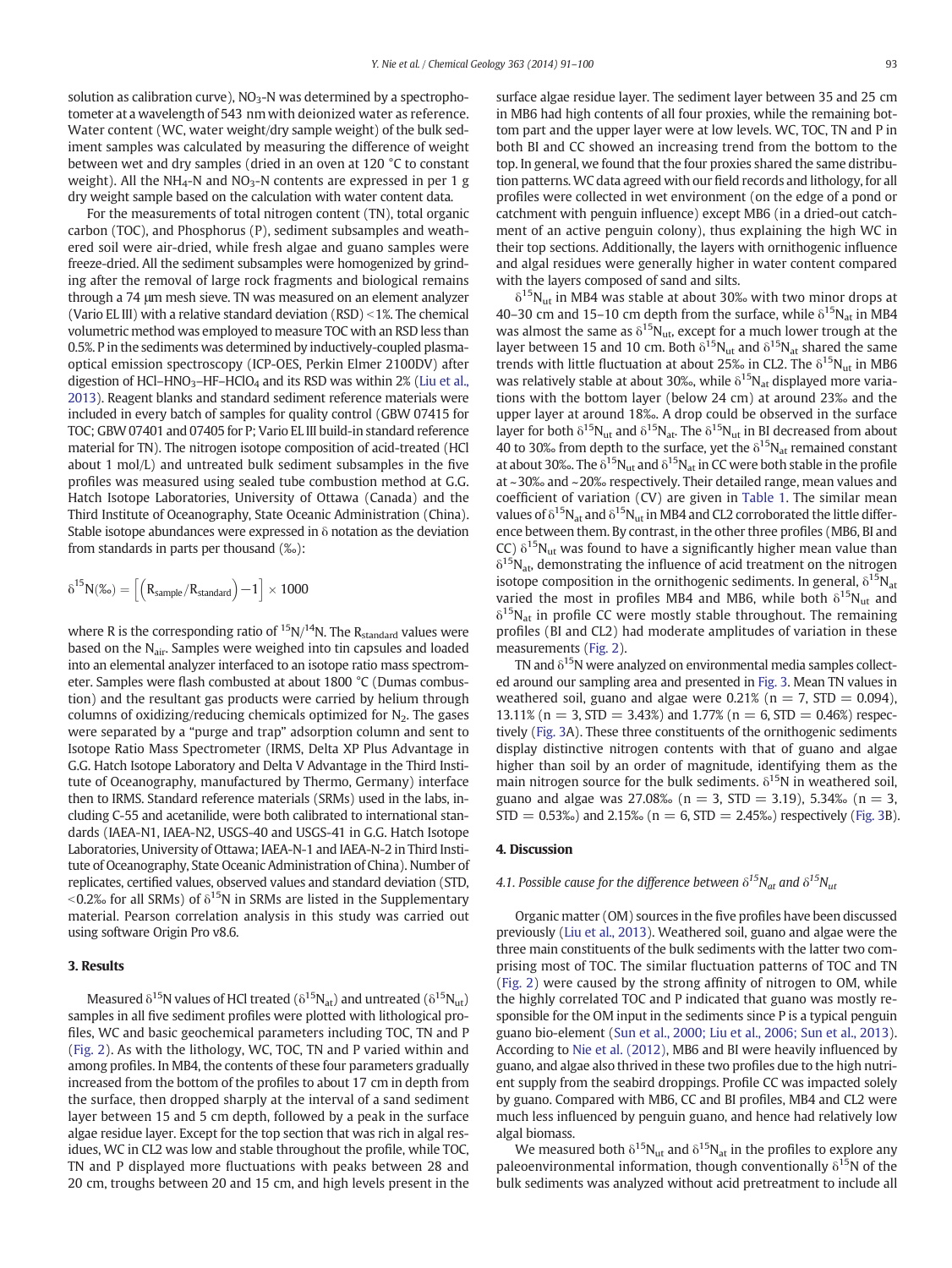<span id="page-3-0"></span>

Fig. 2. Plots of water content, TOC, TN, P, and  $\delta^{15}N$  with depth in each of the five sediment profiles.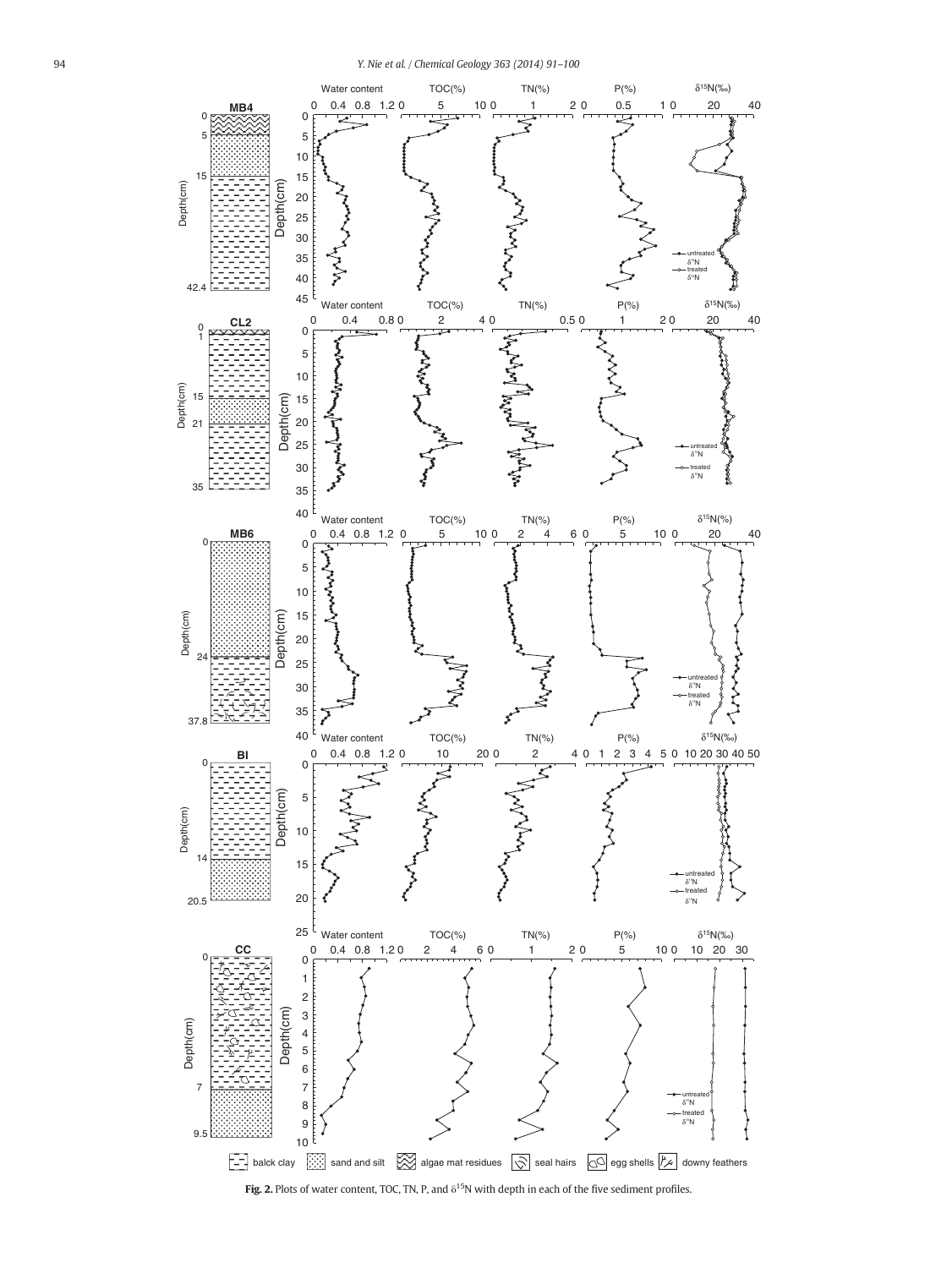<span id="page-4-0"></span>

| Table 1                                                                                                                                   |  |
|-------------------------------------------------------------------------------------------------------------------------------------------|--|
| Range, mean and CV of $\delta^{15}$ N in untreated and treated subsamples of the five profiles from the Ross Sea region, East Antarctica. |  |

| $\delta^{15}N$ (%) | MB4       |         | MB6       |         | CL2       |         | BI        |         | w         |         |
|--------------------|-----------|---------|-----------|---------|-----------|---------|-----------|---------|-----------|---------|
|                    | Untreated | Treated | Untreated | Treated | Untreated | Treated | Untreated | Treated | Untreated | Treated |
| Max                | 34.90     | 35.83   | 34.68     | 24.62   | 29.56     | 30.16   | 44.17     | 31.55   | 32.48     | 18.21   |
| Min                | 21.07     | 8.48    | 25.14     | 9.66    | 16.92     | 18.69   | 30.97     | 27.40   | 30.75     | 16.58   |
| Mean               | 29.11     | 28.25   | 31.60     | 20.00   | 25.57     | 26.04   | 34.18     | 29.01   | 31.37     | 17.20   |
| CV(%)              | 1.62      | 24.86   | 6.85      | 17.96   | 9.40      | 8.75    | 9.39      | 4.19    | 50،،      | 2.75    |

sedimentary nitrogen species [\(Kennedy et al., 2005\)](#page-8-0). The  $\delta^{15}N_{\text{ut}}$  values measured in the five profiles were generally very high (~25 to 34‰ mean) with some subsamples above 40‰ [\(Fig. 2,](#page-3-0) Table 1). Our results are consistent with the reports of [Mizutani et al. \(1986\)](#page-9-0) and [Mizutani](#page-9-0) [and Wada \(1988\)](#page-9-0) which indicated a  $\delta^{15}$ N of 31.8‰ in ornithogenic soil from Cape Bird, and [Hage et al. \(2007\)](#page-8-0) who showed that  $\delta^{15}N$  of ornithogenic organic matter ranged from about 10 to 35‰. However, multiple investigations of ornithogenic soils and sediments indicate that  $\delta^{15}$ N in the maritime Antarctic was relatively lower, from about 4 to 18‰ ([Liu et al., 2006; Zhu et al., 2009\)](#page-8-0). In the Arctic,  $\delta^{15}N$  in the seabird-affected sediments is likely to be closely related to the population of nesting seabirds, for highly enriched  $15N$  in the deposited guano could easily distinguish them from the background sediments [\(Blais et al., 2005](#page-8-0)). Thus, the more avian-influenced the sediments are, the more 15N seems likely to be enriched due to the high trophic position of seabirds ([Michelutti et al., 2009a\)](#page-8-0). Though heavily influenced by penguin activities, the  $\delta^{15}N_{ut}$  curves in the sediment samples here show less fluctuation and have no apparent correlation with the amount of guano input represented by P content ([Fig. 2\)](#page-3-0). It is clear that  $\delta^{15}N_{ut}$ does not change much compared to the obvious guano influence gradi-ent in the five profiles ([Fig. 4\)](#page-5-0), but our  $15N$  analysis with acid-treated (HCl about 1 mol/L) samples yielded some interesting results.  $\delta^{15}N_{at}$ in the profile MB4 (except the layer between 7 and 15 cm, will be discussed later) and CL2 with less guano influence was almost the same as  $\delta^{15}N_{\text{ut}}$ , while  $\delta^{15}N_{\text{at}}$  in the heavily impacted BI, MB6, and CC profiles was apparently lower than  $\delta^{15}N_{\text{ut}}$ , thereby creating a high  $\Delta^{15}N$  ( $\Delta^{15}N = \delta^{15}N_{ut} - \delta^{15}N_{at}$  [Fig. 2](#page-3-0)). Furthermore, the trends of  $\delta^{15}N_{at}$  with depth in the profiles are different from those of  $\delta^{15}N_{ut}$ , possibly due to the N-containing substance (mostly inorganic nitrogen, like NH<sub>4</sub>-N and NO<sub>3</sub>-N) washed away in the acid-treatment process.

According to elemental and isotopic analysis on environmental media samples (Fig. 3), though the weathered soil and bedrock are the bulk of the sediments, they contain very little nitrogen. Nitrogen in algae is much more abundant, yet it is still relatively minor compared with guano. The  $\delta^{15}N$  of the algae free form guano influence that we collected is 2.15‰ on average, typical for nitrogen-fixing blue green algae [\(Gu and](#page-8-0) [Alexander, 1993\)](#page-8-0) and consistent with the reported measurements from East Antarctica [\(Strauch et al., 2011\)](#page-9-0). This signature is likely attributed to its origin from atmospheric  $N_2$  (0% $\sigma$ ) through nitrogen fixation process with a fractionation of about  $-1.5-0.4%$  [\(Minagawa and Wada, 1986](#page-8-0)). Algae residues are usually well preserved in the extremely cold environment of East Antarctica, and the nitrogen in their residues existed in stable organic form which was resistant to both depositional processes and HCl treatment ([Kennedy et al., 2005\)](#page-8-0).  $\delta^{15}$ N in fresh guano (5.34‰) is similar to modern penguin guano at Terra Nova Bay, Victoria Land [\(Lorenzini](#page-8-0) [et al., 2010](#page-8-0)). According to [Lindeboom \(1984\)](#page-8-0), uric acid is the major N-form in penguin guano (~ 80%) while protein and ammonia are minor components (~20%). Ammonia volatilization, which greatly influences the nitrogen circulation in seabird colonies, is much stronger in high latitude regions such as the Ross Sea region ([Mizutani et al.,](#page-9-0) [1991b](#page-9-0)), suggesting that local climate and post-depositional processes may impose a great influence on penguin guano. Under the extreme conditions in East Antarctica, strong ammonia volatilization tends to occur in ornithogenic soils after the deposition of guano, and the processes of nitrification and denitrification were relatively weak due to the low temperature [\(Mizota, 2009a; Kazama et al., 2012\)](#page-9-0) and usually considered negligible in respect to isotope analysis [\(Lindeboom, 1984;](#page-8-0) [Speir and Cowling, 1984; Mizutani and Wada, 1988\)](#page-8-0). Under such circumstances, uric acid would quickly decompose into the inorganic form of NH<sub>4</sub>-N, and the ammonia concentrated with lighter  $14$ N through kinetic isotope fractionation (can be as much as  $-40$  to  $-60\%$ , [Mizutani et al., 1985; Robinson, 2001; Szpak et al., 2012b\)](#page-9-0) escapes the sedimentary system during the volatilization. This process will turn large proportions of guano-N (mainly uric acid) into inorganic nitrogen (IN) and leave the remaining  $NH_4$ -N in the sediments with much higher  $\delta^{15}$ N as has been observed in our  $\delta^{15}$ N<sub>ut</sub> results [\(Schmidt et al., 2004\)](#page-9-0). IN was vulnerable to acid treatment and could easily be removed by HCl, leaving low  $\delta^{15}N_{at}$  values. Thus, we believe that the percentage of IN in TN (IN/TN) should be the main factor determining the magnitude of  $\Delta^{15}$ N.

With different amounts of IN containing high  $\delta^{15}N$  washed away by the acid treatment, heavily versus lightly guano-impacted profiles should be easily distinguished by  $\Delta^{15}N$ . Isotopic analysis indicates that  $\delta^{15}$ N of weathered soil is 27.08‰, much higher than the background



Fig. 3. Measurements of TN (A) and  $\delta^{15}N$  (B) of local environmental media (including soil, penguin guano and algae<sup>1</sup> without the effect of penguin guano) collected near sampling sites in the Ross Sea region and comparison of δ<sup>15</sup>N with penguin affected algae from references (error bars indicate standard deviation). Algae<sup>2</sup> and algae<sup>3</sup> with the influence of penguin guano are collected from Cape Bird [\(Mizutani and Wada, 1988](#page-9-0)) and King George Island [\(Lee et al., 2009\)](#page-8-0).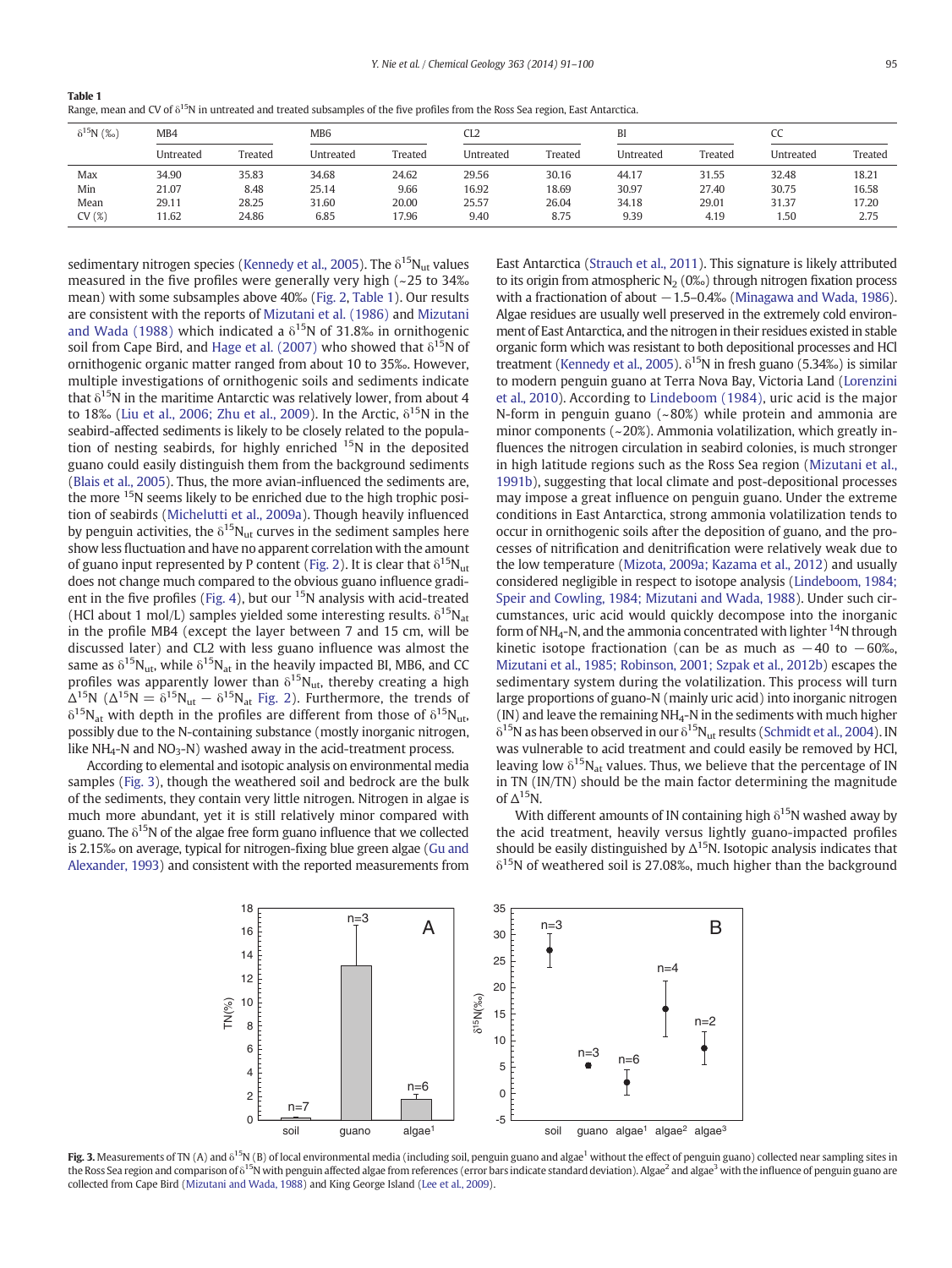<span id="page-5-0"></span>

Fig. 4. Measurements of  $\delta^{15}N$  in untreated samples from the five sediment profiles in comparison with P, a proxy for the influence of penguin guano on the sediments (error bars indicate standard deviation).

data reported in neighboring Victoria Land (about 0‰, [Mizutani et al.,](#page-9-0) [1991a](#page-9-0)), but on the same level with the ornithogenic profiles ([Barrett](#page-8-0) [et al., 2006a](#page-8-0)). Although the soil samples were collected outside of the active or abandoned colony and were visually free from guano influence, we believe their TN was too low and could possibly be affected by the nitrogen from guano with high  $\delta^{15}N$  due to ammonia volatilization. However, considering its low TN content, soil constituents can hardly affect the nitrogen isotopic composition of the bulk sediments. Hence we propose that the high level of  $\delta^{15}N_{\text{ut}}$  is a result of the strong ammonia volatilization of guano-N in the ornithogenic sediments. This result is supported by the recent studies on the ornithogenic soils from Japan and Fiji, as well as controlled experiment analysis ([Mizota](#page-9-0) [and Naikatini, 2007; Mizota, 2009a; Szpak et al., 2012a\)](#page-9-0). As such, the inorganic nitrogen enriched with  $15N$  was washed away during acid treatment, causing distinctive differences between  $\delta^{15}N_{\text{ut}}$  and  $\delta^{15}N_{\text{at}}$  in the profiles where guano was abundant and weakening the relation between  $\delta^{15}N_{ut}$  and guano input. IN/TN should be the controlling factor for  $\Delta^{15}$ N, in which IN was directly connected with guano input [\(Mizota](#page-9-0) [and Naikatini, 2007; Mizota, 2009b](#page-9-0)) while TN was determined by both guano-N and algae-N.

# 4.2. Evidence from N-species analysis for the varying  $\Delta^{15}N$

To verify the hypothesis mentioned above, an N-species test (mainly  $NH<sub>4</sub>$ -N and NO<sub>3</sub>-N; NO<sub>2</sub>-N was found to be lower than the limit of detection and considered negligible in IN composition) was conducted in one heavily guano-impacted profile (MB6) and one less impacted (MB4) for comparison. We found that  $NH_4-N$  and  $NO_3-N$  were both very low  $(10^2 \text{ \mu g/g}$  for NH<sub>4</sub>-N and several  $\mu$ g/g for NO<sub>3</sub>-N) in MB4 [\(Fig. 5](#page-6-0)). Assuming IN mainly comprises  $NH_4$ -N and  $NO_3$ -N, organic nitrogen (ON) was calculated by the following Eq.:

$$
IN = NH_4-N + NO_3-N
$$

$$
ON = TN - IN.
$$

The  $NO<sub>3</sub>$ -N curve remains low and stable in the profile with a higher value layer from 30 to 15 cm and an abruptly high point at the surface, while the trend of  $NH_4$ -N resembles that of TN, ON and P. Since  $NH_4$ -N was the major inorganic N-species in MB4, it is clearly shown by correlation analysis that IN and ON, TN, and P were closely associated  $(R \geq 0.5, Fig. 6)$  $(R \geq 0.5, Fig. 6)$ . According to TN measured on environmental media, the total nitrogen set in the sediments was attributed to guano-N and algae-N, and IN was mainly the result of uric acid decomposition and ammonia volatilization because algae-N hardly changes during depositional processes [\(Kennedy et al., 2005](#page-8-0)). In the otherwise oligotrophic waters of East Antarctica, algal biomass is highly dependent on the nutrient supply from penguin guano ([Barrett et al., 2006b; Liu et al.,](#page-8-0) [2007\)](#page-8-0). Thus all four proxies should share the same pattern with depth in the profiles, and the significant correlation between IN (mainly form guano) and P (guano), TN (guano  $+$  algae), and ON (guano  $+$  algae) would become understandable.  $\delta^{15}$ N in ON from guano (though very low in content) after the decomposition of uric acid basically stays on the same level as fresh guano (with a difference about 3‰, [Bird et al.,](#page-8-0) [2008](#page-8-0)), however, utilizing IN from guano alters the nitrogen isotopic composition of the algae in the sediments to a larger extent. According to [Robinson \(2001\),](#page-9-0) assimilation of IN in plants involves isotope fractionations causing less <sup>15</sup>N enriched in algae than IN in the sediments (0–19‰ for NO<sub>3</sub>-N and 9–18‰ for NH<sub>4</sub>-N).  $\delta^{15}$ N of penguin guanoaffected algae in Antarctica has been investigated in several studies (algae<sup>2</sup> and algae<sup>3</sup> in [Fig. 3B](#page-4-0)). Generally, the nitrogen isotope composition in the algae influenced by penguin guano is higher than that in unaffected algae we measured, but still lower than the  $\delta^{15}N_{ut}$  in the ornithogenic sediments due to the preferential utilization of <sup>14</sup>N during nutrient intake process. [Mizota \(2009b\)](#page-9-0) reported a similar case of seabird guano-affected plants with high  $\delta^{15}$ N, yet much lower than that of IN in the ornithogenic soils. Thus, ON in the sediments of our study should contain much lower  $\delta^{15}$ N than IN, which is also corroborated by our  $\Delta^{15}$ N data. As mentioned above, MB4 is much less impacted by seabird droppings compared with MB6, and the low IN/TN (generally below 10%) showed greater algae-N proportion. Thus, the absence of IN after HCl treatment would become negligible to the nitrogen isotopic composition of the bulk sediments due to the buffering effect of ON, which is less enriched in <sup>15</sup>N, resulting in minor  $\Delta^{15}$ N. The layer between 7 and 15 cm was characterized with very low OM, and a sharp decrease of TN from both guano and algae. With the weakening buffering effect from ON, IN/TN was much higher than the rest of the sediments in this layer, and IN loss could easily cause significant  $\Delta^{15}N$ during acid treatment [\(Figs. 2, 5\)](#page-3-0).

For MB6,  $NH_4$ -N and  $NO_3$ -N were present at much higher levels  $(10^3 \text{ µg/g})$ . NO<sub>3</sub>-N in MB6 gradually rose from less than 200 to about 3000 μg/g between the bottom and 26 cm depth, then it experienced a weak trough and rose again from 10 cm until an extremely high value at the surface exceeding 10,000  $\mu$ g/g. NH<sub>4</sub>-N was low at about 2000 μg/g below 18 cm, and grew to about 4000 μg/g in the upper layer. More  $NO<sub>3</sub>-N$  (much higher than background data from [Wada](#page-9-0) [et al., 1981](#page-9-0)) was presented in MB6, indicative of stronger nitrification of NH4-N. Kinetic isotope fractionation during nitrification would concentrate more  $^{14}N$  in NO<sub>3</sub>-N compared with NH<sub>4</sub>-N [\(Mizota, 2009b](#page-9-0)), but  $\delta^{15}$ N in IN was still high as  $\Delta^{15}$ N suggested. Unlike MB4, IN in MB6 does not share the same pattern with TN, ON or P. This result seems to contradict our hypothesis that IN in the ornithogenic sediments derives primarily from guano, but in fact, it is the result from the transition of the surrounding environment. Profile MB6 is characterized by the high guano content in its lower depths. We also found the lower sediment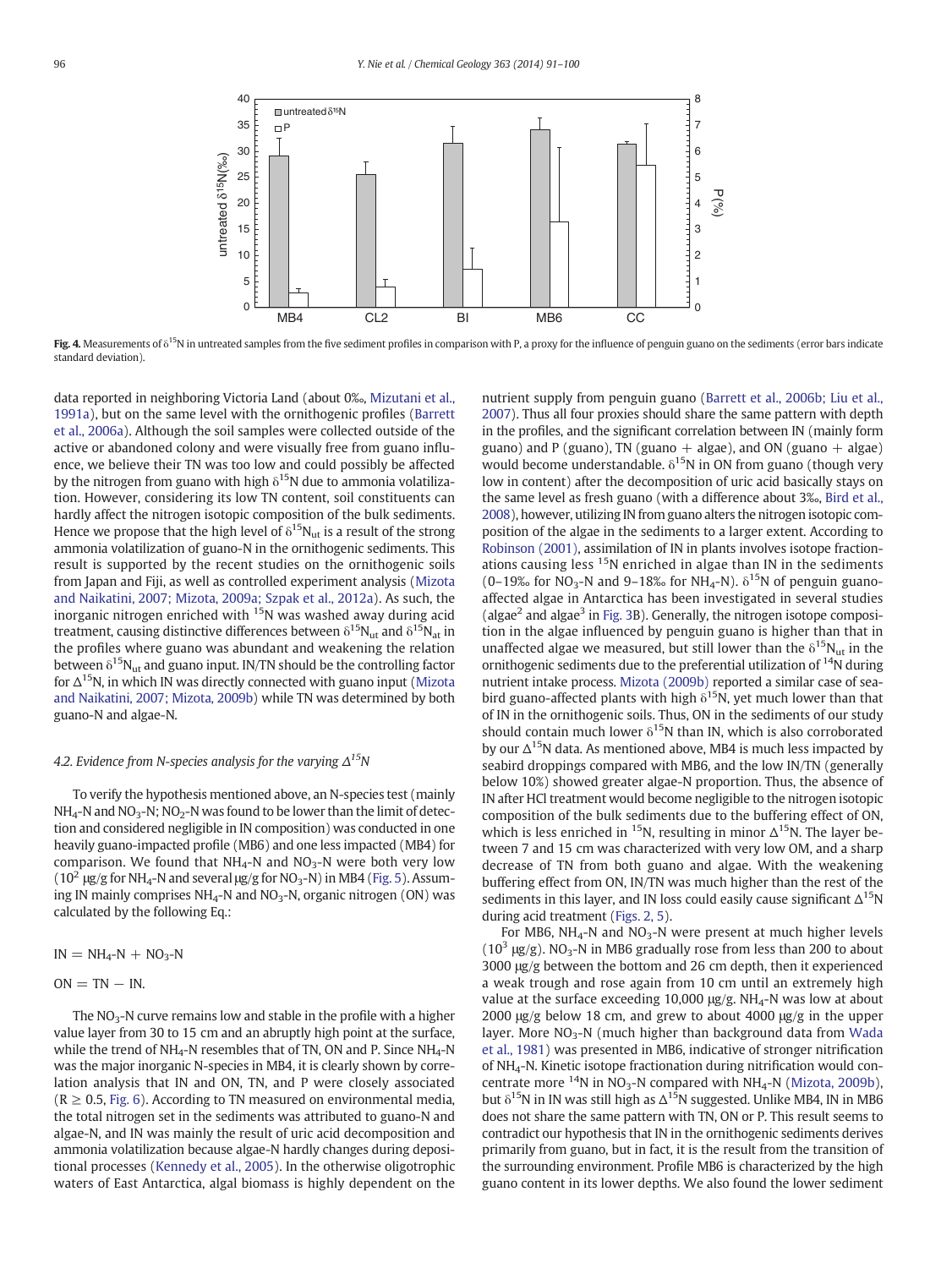<span id="page-6-0"></span>

Fig. 5. N-species analysis of MB4 and MB6 sediment profiles.

layer of much higher WC than the upper layer [\(Fig. 2\)](#page-3-0), which is corroborated with visual observation that the subsamples in the upper layer were apparently deposited in a relatively dry environment. Thus, we suggest that the lower layer represents the time span when the sampling site for MB6 was still filled with water and with a high penguin population density ([Hu et al., 2013\)](#page-8-0). Later, with the change of climate and continuous deposition of the sediments, the water in this site disappeared, together with a decreasing nesting penguin population which can be inferred from the TOC, TN and P curves. Moisture is an important factor that controls ammonia volatilization, because higher moisture would bond more ammonia in solution ([Blunden and Aneja, 2008;](#page-8-0) [Zhu et al., 2010\)](#page-8-0). Compared with the upper arid layer, the lower layer as a wet depositional environment below 24 cm would reduce the volatilization of NH<sub>3</sub>-N from the sediments in the form of ammonia, and in turn affect the breakdown of the deposited guano-N ([Speir and](#page-9-0) [Ross, 1984\)](#page-9-0). Thus, though the guano input was greater in the lower layer, IN was relatively scarce instead, leading to the weak correlations between IN and TN, ON, and P. The key parameter IN/TN is generally much higher (can be as high as 50% in the upper layer) in MB6 due to the intense guano influence compared with MB4, and closely related with  $\Delta^{15}N$  (R = 0.82; [Fig. 7\)](#page-7-0). This result was due to more IN in TN washed away by acid pretreatment, leading to larger  $\Delta^{15}N$  in the profile. Interestingly,  $\Delta^{15}N$  in MB6 was found to be inversely correlated with ON (R =  $-0.86$ ; [Fig. 7\)](#page-7-0). As mentioned above,  $\Delta^{15}$ N was determined not only by IN from guano, but also by TN with algae-N as an important component. We assumed that in the lower half of MB6 where guano was abundant, algae growth increased as well due to the sufficient nutrient supply ([Schmitz et al., 2010\)](#page-9-0). More algal biomass enhances



Fig. 6. Pearson correlation analysis showing the property of inorganic nitrogen in MB4.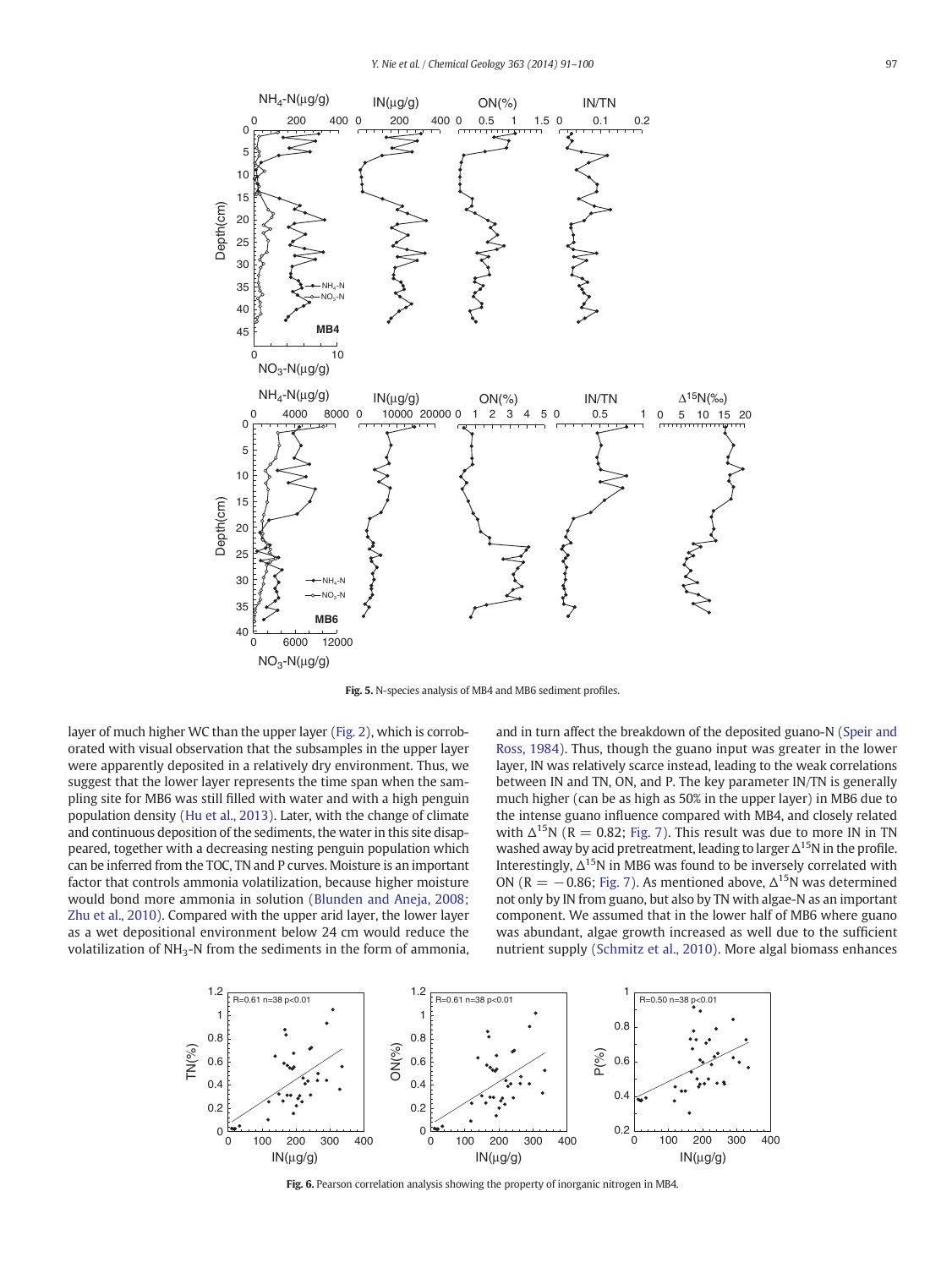<span id="page-7-0"></span>

Fig. 7. Pearson correlation analysis of  $\Delta^{15}N$ –IN/TN and  $\Delta^{15}N$ –ON in MB6.

ON deposition in the sediments by adding organic nitrogen of lower  $\delta^{15}$ N. With no apparent increase of IN in the lower layer, algae-N would significantly decrease the isotopic impact of IN loss, and subsequently display strong buffering effects to avoid large  $\Delta^{15}N$  from acid pretreatment. Under such circumstances, the upper layer with relatively low guano input would in turn be of higher IN/TN and  $\Delta^{15}$ N, and result in the inverse correlation between  $\Delta^{15}N$  and ON.

With the evidence from MB4 and MB6, we suggest in CL2 where guano influence was similarly weak as in MB4, IN/TN should be low due to the little difference between  $\delta^{15}N_{\text{ut}}$  and  $\delta^{15}N_{\text{at}}$ . BI, on the other hand, was similar to MB6: compared with the lower layer where guano input was scarce, rich algal biomass caused by sufficient nutrient supply from guano would lead to the decrease of IN/TN and  $\Delta^{15}$ N in the upper layer, though IN may still be increasing. In profile CC which typically receives influence from guano alone, IN/TN was expected to be high (owing to the post-depositional processes), as we detected a significant  $\Delta^{15}$ N. Due to the relatively stable guano input and the absence of algal influence on TN, the curves of  $\delta^{15}N_{ut}$  and  $\delta^{15}N_{at}$  display parallel trends against depth in the profile.

## 4.3. Environmental implication of  $\Delta^{15}N$

Our hypothesis on the difference of  $\Delta^{15}N$  among profiles was supported by the comparison of N-species: IN was influenced by guano input in the sediments, and IN/TN was the key factor controlling the magnitude of  $\Delta^{15}$ N. Due to the high guano content in the profiles, MB6, BI and CC were found to have high  $\Delta^{15}$ N, while in MB4 and CL2 where guano influence was much weaker,  $\Delta^{15}$ N was hardly detectable. Average values of  $\Delta^{15}N$  in all the profiles were plotted with P and IN/TN in MB4 and MB6 for comparison (Fig. 8). Unlike  $\delta^{15}N_{ut}$  [\(Fig. 4](#page-5-0)),  $\Delta^{15}N$  clearly indicates the different gradients of guano influence among the profiles, and IN/TN of MB4 and MB6 are consistent with  $\Delta^{15}$ N. The relationship between  $\Delta^{15}$ N and P (Fig. 8) does not contradict the data in MB6 (Fig. 7) because the histogram was a general comparison among profiles to a greater extent.  $\Delta^{15}$ N as a parameter controlled by IN/TN (with IN directly from guano), is certainly connected with P in the mass. We propose that in the ornithogenic sediment profiles of East Antarctica where ammonia volatilization process was strong due to the extreme climate there,  $\Delta^{15}N$ rather than  $\delta^{15}N_{\text{up}}$ , can be an effective proxy to indicate the degree of guano input, and hence penguin influence. Actually, we believe this parameter would be applicable to ornithogenic sediments/soils from various locations as long as guano or other animal excrement is the bulk nitrogen source (the ideal situation is as in profile CC; sediments with more complex nitrogen composition, like MB6, need more specific discussion), and the ammonia volatilization remains the dominant nitrogen process in the deposition environment. This conclusion was based on the fact that nitrogen composition in fresh bird guano was generally similar with uric acid as the main component, and the strong ammonia volatilization of the decomposed uric acid, which can cause relatively high NH<sub>4</sub>-N content in the bulk sediments, is the key factor for the occurrence of high  $\delta^{15}N_{\text{tot}}$  and detectable  $\Delta^{15}N$ . At present,  $\delta^{13}C$  and  $\delta^{15}N$  have become routine analyses for geological carriers like ornithogenic sediments. Since acid treatment is mandatory for  $\delta^{13}$ C test,  $\delta^{15}N_{at}$  could be measured quite conveniently using the same processed samples, obtaining  $\Delta^{15}N$ and giving a quick glance for the degree of guano influence. We believe in its potential and expect wider application of the parameter in other regions.

#### 5. Summary and conclusion



The differences between  $\delta^{15}$ N measured in both acid-treated and untreated sediments in five sediment profiles of Ross Sea region were

Fig. 8. The Δ<sup>15</sup>N in comparison with P and IN/TN (only in MB4 and MB6) as a proxy for the influence of penguin guano on the sediments in the five profiles from the Ross Sea region (error bars indicate standard deviation).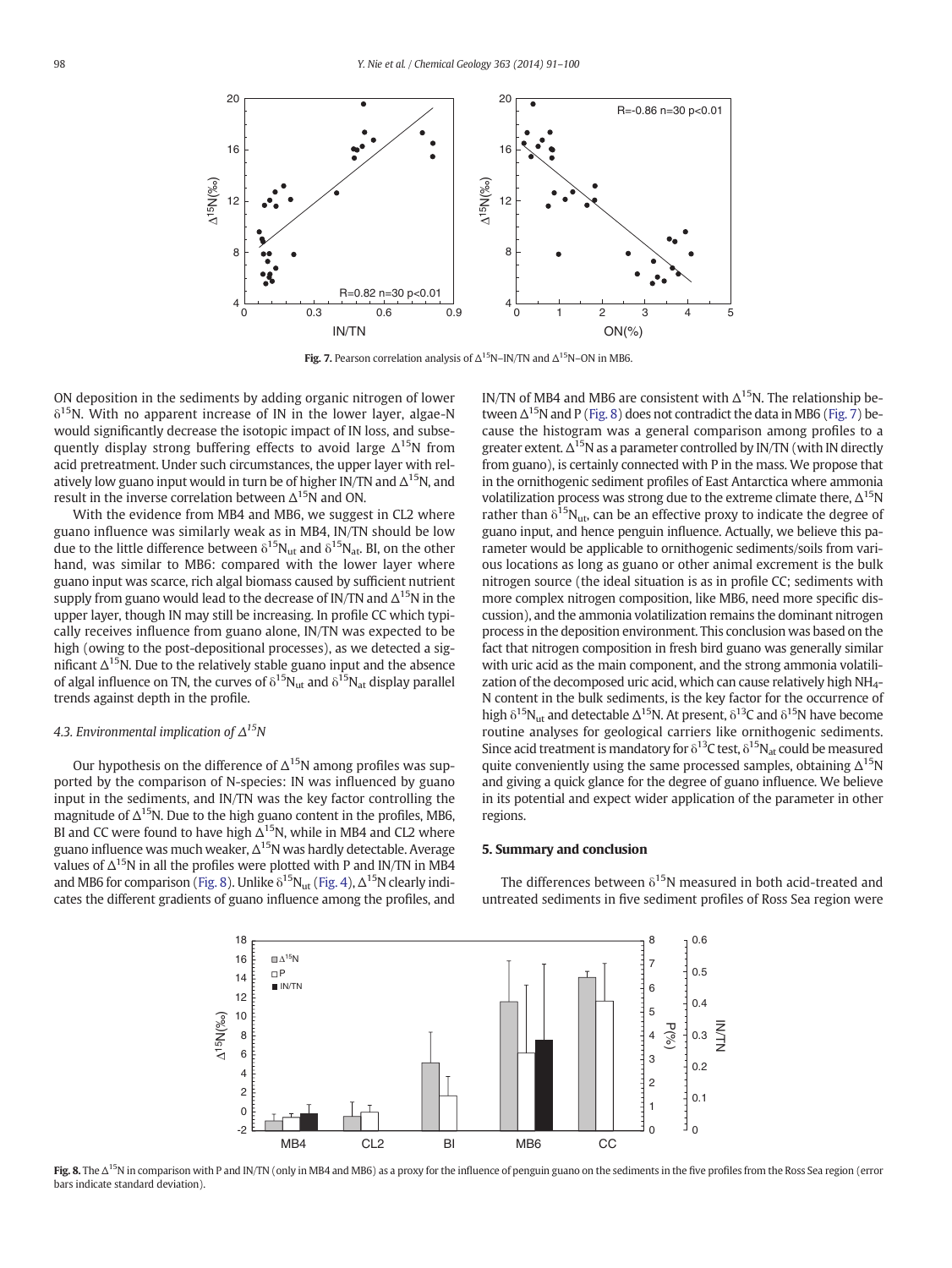<span id="page-8-0"></span>explained based on the elemental/isotopic analysis of environmental media and N-species test in MB4 and MB6. We confirmed that IN/TN is the controlling factor for the calculated  $\Delta^{15}$ N in the sediments influenced by penguin guano, and discussed the distribution pattern of IN/TN in MB6 versus depth, considering the input of algae-N in TN and the possible effect from changes in ambient environment on post depositional processes. Our results suggest that in East Antarctica, guano decomposition and ammonia volatilization strongly alter the isotopic composition of sedimentary nitrogen, so that  $\delta^{15}N_{\text{ut}}$  can no longer sufficiently serve its role in paleoenvironmental studies, since there is no close relationship between  $\delta^{15}N_{\text{ut}}$  and the P content, indicative of guano input into the ornithogenic sediments. By contrast,  $\Delta^{15}N$  is not only a phenomena caused by different pretreatment methods, but also an effective proxy with clear environmental implications to indicate the degree of influence by penguins and their guano on ornithogenic sediments. Considering the fact that ammonia volatilization obviously occurred in the sediments and soils influenced by animal excrements, this new proxy may have the potential to be applied to these geological carriers from other regions, which are subject to intense post-depositional decomposition and ammonia volatilization. In order to confirm this finding, future research should be directed towards applying  $\Delta^{15}$ N's implication under similar post-depositional process to the Ross Sea region.

Supplementary data to this article can be found online at [http://dx.](http://dx.doi.org/10.1016/j.chemgeo.2013.10.031) [doi.org/10.1016/j.chemgeo.2013.10.031.](http://dx.doi.org/10.1016/j.chemgeo.2013.10.031)

#### Acknowledgments

We would like to thank the Chinese Arctic and Antarctic Administration of the State Oceanic Administration for project support. We also thank the United States Antarctic Program (USAP), Raytheon Polar Services, and in particular J. Smykla, E. Gruber and L. Coats for their valuable assistance in the field. This study was supported by the National Natural Science Foundation of China (Grant Nos. 41076123 and 41376124), the Chinese Polar Environment Comprehensive Investigation & Assessment Programmes (CHINARE2012-04-04-09) and the NSF Grant ANT 0739575.

#### References

- Ainley, D.G., 2002. [The Adélie Penguin: Bellwether of Climate Change. Columbia University](http://refhub.elsevier.com/S0009-2541(13)00487-7/rf0005) Press
- Baroni, C., Orombelli, G., 1994. [Abandoned penguin colonies as Holocene paleoclimatic](http://refhub.elsevier.com/S0009-2541(13)00487-7/rf0010) [indicators in Antarctica. Geology 22, 23](http://refhub.elsevier.com/S0009-2541(13)00487-7/rf0010)–26.
- Barrett, J.E., Virginia, R.A., Hopkins, D.W., Aislabie, J., Bargagli, R., Bockheim, J.G., Campbell, I.B., Lyons, W.B., Moorhead, D.L., Nkem, J.N., 2006a. [Co-variation in soil biodiversity](http://refhub.elsevier.com/S0009-2541(13)00487-7/rf0015) [and biogeochemistry in northern and southern Victoria Land, Antarctica. Antarct.](http://refhub.elsevier.com/S0009-2541(13)00487-7/rf0015) [Sci. 18 \(04\), 535](http://refhub.elsevier.com/S0009-2541(13)00487-7/rf0015)–548.
- Barrett, J.E., Virginia, R.A., Hopkins, D.W., Aislabie, J., Bargagli, R., Bockheim, J.G., Campbell, I.B., Lyons, W.B., Moorhead, D.L., Nkem, J.N., 2006b. [Terrestrial ecosystem processes of](http://refhub.elsevier.com/S0009-2541(13)00487-7/rf0020) [Victoria Land, Antarctica. Soil Biol. Biochem. 38 \(10\), 3019](http://refhub.elsevier.com/S0009-2541(13)00487-7/rf0020)–3034.
- Bird, M.I., Tait, E., Wurster, C.M., Furness, R.W., 2008. [Stable carbon and nitrogen isotope](http://refhub.elsevier.com/S0009-2541(13)00487-7/rf0025) [analysis of avian uric acid. Rapid Commun. Mass Spectrom. 22 \(21\), 3393](http://refhub.elsevier.com/S0009-2541(13)00487-7/rf0025)–3400.
- Bishop, J.L., Anglen, B.L., Pratt, L.M., Edwards, H.G.M., Des Marais, D.J., Doran, P.T., 2003. [A spectroscopy and isotope study of sediments from the Antarctic Dry Valleys as](http://refhub.elsevier.com/S0009-2541(13)00487-7/rf0030) [analogues for potential paleolakes on Mars. Int. J. Astrobiol. 2 \(4\), 273](http://refhub.elsevier.com/S0009-2541(13)00487-7/rf0030)–287.
- Blais, J.M., Kimpe, L.E., McMahon, D., Keatley, B.E., Mallory, M.L., Douglas, M.S.V., Smol, J.P., 2005. [Arctic seabirds transport marine-derived contaminants. Science 309 \(5733\),](http://refhub.elsevier.com/S0009-2541(13)00487-7/rf0035) [445-445](http://refhub.elsevier.com/S0009-2541(13)00487-7/rf0035).
- Blunden, J., Aneja, V.P., 2008. [Characterizing ammonia and hydrogen sul](http://refhub.elsevier.com/S0009-2541(13)00487-7/rf0040)fide emissions [from a swine waste treatment lagoon in North Carolina. Atmos. Environ. 42 \(14\),](http://refhub.elsevier.com/S0009-2541(13)00487-7/rf0040) [3277](http://refhub.elsevier.com/S0009-2541(13)00487-7/rf0040)–3290.
- Bokhorst, S., Huiskes, A., Convey, P., Aerts, R., 2007. [External nutrient inputs into terrestrial](http://refhub.elsevier.com/S0009-2541(13)00487-7/rf0045) [ecosystems of the Falkland Islands and the Maritime Antarctic region. Polar Biol. 30](http://refhub.elsevier.com/S0009-2541(13)00487-7/rf0045) [\(10\), 1315](http://refhub.elsevier.com/S0009-2541(13)00487-7/rf0045)–1321.
- Broady, P.A., 1989. [Broadscale patterns in the distribution of aquatic and terrestrial](http://refhub.elsevier.com/S0009-2541(13)00487-7/rf0050) [vegetation at three ice-free regions on Ross Island, Antarctica. Hydrobiologia 172](http://refhub.elsevier.com/S0009-2541(13)00487-7/rf0050) [\(1\), 77](http://refhub.elsevier.com/S0009-2541(13)00487-7/rf0050)–95.
- Brodie, C.R., Casford, J.S.L., Lloyd, J.M., Leng, M.J., Heaton, T.H.E., Kendrick, C.P., Zong, Y., 2011a. [Evidence](http://refhub.elsevier.com/S0009-2541(13)00487-7/rf0055) [for](http://refhub.elsevier.com/S0009-2541(13)00487-7/rf0055) [bias](http://refhub.elsevier.com/S0009-2541(13)00487-7/rf0055) [in](http://refhub.elsevier.com/S0009-2541(13)00487-7/rf0055) [C/N,](http://refhub.elsevier.com/S0009-2541(13)00487-7/rf0055)  $\delta^{13}$ [C](http://refhub.elsevier.com/S0009-2541(13)00487-7/rf0055) [and](http://refhub.elsevier.com/S0009-2541(13)00487-7/rf0055)  $\delta^{15}$ N values of bulk organic matter, and [on environmental interpretation, from a lake sedimentary sequence by pre-analysis](http://refhub.elsevier.com/S0009-2541(13)00487-7/rf0055) [acid treatment methods. Quat. Sci. Rev. 30, 3076](http://refhub.elsevier.com/S0009-2541(13)00487-7/rf0055)–3087.
- Brodie, C.R., Heaton, T.H., Leng, M.J., Kendrick, C.P., Casford, J.S.L., Lloyd, J.M., 2011b. [Evidence](http://refhub.elsevier.com/S0009-2541(13)00487-7/rf0060) [for](http://refhub.elsevier.com/S0009-2541(13)00487-7/rf0060) [the](http://refhub.elsevier.com/S0009-2541(13)00487-7/rf0060) [biasing](http://refhub.elsevier.com/S0009-2541(13)00487-7/rf0060) [by](http://refhub.elsevier.com/S0009-2541(13)00487-7/rf0060) [pre-analysis](http://refhub.elsevier.com/S0009-2541(13)00487-7/rf0060) [acid](http://refhub.elsevier.com/S0009-2541(13)00487-7/rf0060) [preparation](http://refhub.elsevier.com/S0009-2541(13)00487-7/rf0060) [methods](http://refhub.elsevier.com/S0009-2541(13)00487-7/rf0060) [on](http://refhub.elsevier.com/S0009-2541(13)00487-7/rf0060)  $\delta^{15}N$  composition [of terrestrial and aquatic organic materials. Rapid Commun. Mass Spectrom. 25,](http://refhub.elsevier.com/S0009-2541(13)00487-7/rf0060) [1089](http://refhub.elsevier.com/S0009-2541(13)00487-7/rf0060)–1099.
- Campbell, I.B., Claridge, G.G.C., Bureau, S., 1966. [A sequence of soils from a penguin](http://refhub.elsevier.com/S0009-2541(13)00487-7/rf0065) [rookery, Inexpressible Island, Antarctica. N. Z. J. Sci. 9, 361](http://refhub.elsevier.com/S0009-2541(13)00487-7/rf0065)–372.
- Caut, S., Angulo, E., Pisanu, B., Ruffino, L., Faulquier, L., Lorvelec, O., Chapuis, J.L., Pascal, M., Vidal, E., Courchamp, F., 2012. [Seabird modulations of isotopic nitrogen on islands.](http://refhub.elsevier.com/S0009-2541(13)00487-7/rf0070) [PloS ONE 7 \(6\), e39125](http://refhub.elsevier.com/S0009-2541(13)00487-7/rf0070).
- Dunton, K.H., 2001.  $δ^{15}$ N [and](http://refhub.elsevier.com/S0009-2541(13)00487-7/rf0075)  $δ^{13}$ [C measurements of Antarctic Peninsula fauna: trophic](http://refhub.elsevier.com/S0009-2541(13)00487-7/rf0075) [relationships and assimilation of benthic seaweeds. Am. Zool. 41 \(1\), 99](http://refhub.elsevier.com/S0009-2541(13)00487-7/rf0075)–112.
- Emslie, S.D., Coats, L., Licht, K., 2007. [A 45,000 yr record of Adélie penguins and climate](http://refhub.elsevier.com/S0009-2541(13)00487-7/rf0080)
- [change in the Ross Sea, Antarctica. Geology 35 \(1\), 61](http://refhub.elsevier.com/S0009-2541(13)00487-7/rf0080)–64. Griffiths, K., Michelutti, N., Blais, J.M., Kimpe, L.E., Smol, J.P., 2010. [Comparing nitrogen](http://refhub.elsevier.com/S0009-2541(13)00487-7/rf0085) [isotopic signals between bulk sediments and invertebrate remains in High Arctic](http://refhub.elsevier.com/S0009-2541(13)00487-7/rf0085) seabird-infl[uenced ponds. J. Paleolimnol. 44 \(2\), 405](http://refhub.elsevier.com/S0009-2541(13)00487-7/rf0085)–412.
- Gu, B., Alexander, V., 1993. Estimation of  $N_2$  fi[xation based on differences in the natural](http://refhub.elsevier.com/S0009-2541(13)00487-7/rf0090) [abundance](http://refhub.elsevier.com/S0009-2541(13)00487-7/rf0090) [of](http://refhub.elsevier.com/S0009-2541(13)00487-7/rf0090)  $15N$  among freshwater  $N_2$ -fixing and non-N<sub>2</sub>-fi[xing algae. Oecologia](http://refhub.elsevier.com/S0009-2541(13)00487-7/rf0090) [96 \(1\), 43](http://refhub.elsevier.com/S0009-2541(13)00487-7/rf0090)–48.
- Hage, M.M., Uhle, M.E., Macko, S., 2007. [Biomarker and stable isotope characterization of](http://refhub.elsevier.com/S0009-2541(13)00487-7/rf0095) [coastal pond-derived organic matter, McMurdo dry valleys, Antarctica. Astrobiology](http://refhub.elsevier.com/S0009-2541(13)00487-7/rf0095) [7 \(4\), 645](http://refhub.elsevier.com/S0009-2541(13)00487-7/rf0095)–661.
- Hansson, L.A., Tranvik, L.J., 2003. [Food webs in sub-Antarctic lakes: a stable isotope](http://refhub.elsevier.com/S0009-2541(13)00487-7/rf0100) [approach. Polar Biol. 26 \(12\), 783](http://refhub.elsevier.com/S0009-2541(13)00487-7/rf0100)–788.
- Hansson, S., Hobbie, J.E., Elmgren, R., Larsson, U., Fry, B., Johansson, S., 1997. [The stable](http://refhub.elsevier.com/S0009-2541(13)00487-7/rf0105) [nitrogen isotope ratio as a marker of food-web interactions and](http://refhub.elsevier.com/S0009-2541(13)00487-7/rf0105) fish migration. Ecology [78 \(7\), 2249](http://refhub.elsevier.com/S0009-2541(13)00487-7/rf0105)–2257.
- Hawke, D.J., Newman, J., 2007. [Carbon-13 and nitrogen-15 enrichment in coastal forest](http://refhub.elsevier.com/S0009-2541(13)00487-7/rf0110) [foliage from nutrient-poor and seabird-enriched sites in southern New Zealand. N.](http://refhub.elsevier.com/S0009-2541(13)00487-7/rf0110) [Z. J. Bot. 45 \(2\), 309](http://refhub.elsevier.com/S0009-2541(13)00487-7/rf0110)–315.
- Hawke, D.J., Miskelly, C.M., 2009. <sup>13</sup>C [and](http://refhub.elsevier.com/S0009-2541(13)00487-7/rf0115) <sup>15</sup>N enrichment in snipe (Coenocorypha spp.) [from islands across the New Zealand biogeographic region. J. R. Soc. New Zealand](http://refhub.elsevier.com/S0009-2541(13)00487-7/rf0115) [39 \(1\), 35](http://refhub.elsevier.com/S0009-2541(13)00487-7/rf0115)–42.
- Hesslein, R.H., Capel, M.J., Fox, D.E., Hallard, K.A., 1991. [Stable isotopes of sulfur, carbon,](http://refhub.elsevier.com/S0009-2541(13)00487-7/rf0120) [and nitrogen as indicators of trophic level and](http://refhub.elsevier.com/S0009-2541(13)00487-7/rf0120) fish migration in the lower Mackenzie [River basin, Canada. Can. J. Fish. Aquat. Sci. 48 \(11\), 2258](http://refhub.elsevier.com/S0009-2541(13)00487-7/rf0120)–2265.
- Hobson, K.A., 1999. [Tracing origins and migration of wildlife using stable isotopes: a](http://refhub.elsevier.com/S0009-2541(13)00487-7/rf0125) [review. Oecologia 120 \(3\), 314](http://refhub.elsevier.com/S0009-2541(13)00487-7/rf0125)–326.
- Hu, Q., Sun, L., Xie, Z., Emslie, S.D., Liu, X., 2013. [Increase in Penguin Populations During](http://refhub.elsevier.com/S0009-2541(13)00487-7/rf0130) [the Little Ice Age in the Ross Sea. Scienti](http://refhub.elsevier.com/S0009-2541(13)00487-7/rf0130)fic reports 3.
- Huang, T., Sun, L., Long, N., Wang, Y., Huang, W., 2013. [Penguin tissue as a proxy for](http://refhub.elsevier.com/S0009-2541(13)00487-7/rf0135) [relative krill abundance in East Antarctica during the Holocene. Scienti](http://refhub.elsevier.com/S0009-2541(13)00487-7/rf0135)fic reports 3.
- Kazama, K., Murano, H., Tsuzuki, K., Fujii, H., Niizuma, Y., Mizota, C., 2012. [Input of](http://refhub.elsevier.com/S0009-2541(13)00487-7/rf0140) [seabird-derived nitrogen into rice-paddy](http://refhub.elsevier.com/S0009-2541(13)00487-7/rf0140) fields near a breeding/roosting colony of the Great Cormorant (Phalacrocorax carbo[\), and its effects on wild grass. Appl.](http://refhub.elsevier.com/S0009-2541(13)00487-7/rf0140) [Geochem. 28, 128](http://refhub.elsevier.com/S0009-2541(13)00487-7/rf0140)–134.
- Kelly, J.F., 2000. [Stable isotopes of carbon and nitrogen in the study of avian and mammalian](http://refhub.elsevier.com/S0009-2541(13)00487-7/rf0145) [trophic ecology. Can. J. Zool. 78 \(1\), 1](http://refhub.elsevier.com/S0009-2541(13)00487-7/rf0145)–27.
- Kennedy, P., Kennedy, H., Papadimitriou, S., 2005. [The effect of acidi](http://refhub.elsevier.com/S0009-2541(13)00487-7/rf0150)fication on the [determination of organic carbon, total nitrogen and their stable isotopic composition](http://refhub.elsevier.com/S0009-2541(13)00487-7/rf0150) [in algae and marine sediment. Rapid Commun. Mass Spectrom. 19 \(8\), 1063](http://refhub.elsevier.com/S0009-2541(13)00487-7/rf0150)–1068.
- Kielland, K., 1994. [Amino acid absorption by arctic plants: implications for plant nutrition](http://refhub.elsevier.com/S0009-2541(13)00487-7/rf0155) [and nitrogen cycling. Ecology 75 \(8\), 2373](http://refhub.elsevier.com/S0009-2541(13)00487-7/rf0155)–2383.
- Lee, Y.I., Lim, H.S., Yoon, H.I., 2009. [Carbon and nitrogen isotope composition of vegetation](http://refhub.elsevier.com/S0009-2541(13)00487-7/rf0160) [on King George Island, maritime Antarctic. Polar Biol. 32 \(11\), 1607](http://refhub.elsevier.com/S0009-2541(13)00487-7/rf0160)–1615.
- Lindeboom, H.J., 1984. [The nitrogen pathway in a penguin rookery. Ecology 269](http://refhub.elsevier.com/S0009-2541(13)00487-7/rf0165)–277.
- Liu, X., Nie, Y., Sun, L., Emslie, S.D., 2013. [Eco-environmental implications of elemental and](http://refhub.elsevier.com/S0009-2541(13)00487-7/rf0170) [carbon isotope distributions in ornithogenic sediments from the Ross Sea region,](http://refhub.elsevier.com/S0009-2541(13)00487-7/rf0170) [Antarctica. Geochim. Cosmochim. Acta 117, 99](http://refhub.elsevier.com/S0009-2541(13)00487-7/rf0170)–114.
- Liu, X., Sun, L., Xie, Z., Yin, X., Zhu, R., Wang, Y., 2007. [A preliminary record of the historical](http://refhub.elsevier.com/S0009-2541(13)00487-7/rf0175) [seabird population in the Larsemann Hills, East Antarctica, from geochemical analyses](http://refhub.elsevier.com/S0009-2541(13)00487-7/rf0175) [of Mochou Lake sediments. Boreas 36 \(2\), 182](http://refhub.elsevier.com/S0009-2541(13)00487-7/rf0175)–197.
- Liu, X.D., Li, H.C., Sun, L.G., Yin, X.B., Zhao, S.P., Wang, Y.H., 2006.  $\delta^{13}$ C [and](http://refhub.elsevier.com/S0009-2541(13)00487-7/rf0180)  $\delta^{15}$ [N in the](http://refhub.elsevier.com/S0009-2541(13)00487-7/rf0180) [ornithogenic sediments from the Antarctic maritime as palaeoecological proxies](http://refhub.elsevier.com/S0009-2541(13)00487-7/rf0180) [during the past 2000 yr. Earth Planet. Sci. Lett. 243 \(3\), 424](http://refhub.elsevier.com/S0009-2541(13)00487-7/rf0180)–438.
- Lorenzini, S., Baroni, C., Fallick, A.E., Baneschi, I., Salvatore, M.C., Zanchetta, G., Dallai, L., 2010. [Stable isotopes reveal Holocene changes in the diet of Adélie penguins in](http://refhub.elsevier.com/S0009-2541(13)00487-7/rf0185) [Northern Victoria Land \(Ross Sea, Antarctica\). Oecologia 164 \(4\), 911](http://refhub.elsevier.com/S0009-2541(13)00487-7/rf0185)–919.
- Lorrain, A., Savoye, N., Chauvaud, L., Paulet, Y.M., Naulet, N., 2003. [Decarbonation and](http://refhub.elsevier.com/S0009-2541(13)00487-7/rf0190) [preservation method for the analysis of organic C and N contents and stable isotope](http://refhub.elsevier.com/S0009-2541(13)00487-7/rf0190) [ratios of low-carbonated suspended particulate material. Anal. Chim. Acta 491 \(2\),](http://refhub.elsevier.com/S0009-2541(13)00487-7/rf0190) [125](http://refhub.elsevier.com/S0009-2541(13)00487-7/rf0190)–133.
- Marra, P.P., Hobson, K.A., Holmes, R.T., 1998. [Linking winter and summer events in a](http://refhub.elsevier.com/S0009-2541(13)00487-7/rf0195) [migratory bird by using stable-carbon isotopes. Science 282 \(5395\), 1884](http://refhub.elsevier.com/S0009-2541(13)00487-7/rf0195)–1886.
- McDermott, F., 2004. [Palaeo-climate reconstruction from stable isotope variations in](http://refhub.elsevier.com/S0009-2541(13)00487-7/rf0200) [speleothems: a review. Quat. Sci. Rev. 23 \(7\), 901](http://refhub.elsevier.com/S0009-2541(13)00487-7/rf0200)–918.
- Michelutti, N., Keatley, B.E., Brimble, S., Blais, J.M., Liu, H., Douglas, M.S.V., Mallory, M.L., Macdonald, R.W., Smol, J.P., 2009a. [Seabird-driven shifts in Arctic pond ecosystems.](http://refhub.elsevier.com/S0009-2541(13)00487-7/rf0205) [Proc. R. Soc. B Biol. Sci. 276 \(1656\), 591](http://refhub.elsevier.com/S0009-2541(13)00487-7/rf0205)–596.
- Michelutti, N., Liu, H., Smol, J.P., Kimpe, L.E., Keatley, B.E., Mallory, M., Macdonald, R.W., Douglas, M.S.V., Blais, J.M., 2009b. [Accelerated delivery of polychlorinated biphenyls](http://refhub.elsevier.com/S0009-2541(13)00487-7/rf0210) [\(PCBs\) in recent sediments near a large seabird colony in Arctic Canada. Environ.](http://refhub.elsevier.com/S0009-2541(13)00487-7/rf0210) [Pollut. 157 \(10\), 2769](http://refhub.elsevier.com/S0009-2541(13)00487-7/rf0210)–2775.
- Michelutti, N., Simonetti, A., Briner, J.P., Funder, S., Creaser, R.A., Wolfe, A.P., 2009c. [Temporal trends of pollution Pb and other metals in east-central Baf](http://refhub.elsevier.com/S0009-2541(13)00487-7/rf0215)fin Island [inferred from lake sediment geochemistry. Sci. Total Environ. 407 \(21\),](http://refhub.elsevier.com/S0009-2541(13)00487-7/rf0215) [5653](http://refhub.elsevier.com/S0009-2541(13)00487-7/rf0215)–5662.
- Minagawa, M., Wada, E., 1986. [Nitrogen isotope ratios of red tide organisms in the East](http://refhub.elsevier.com/S0009-2541(13)00487-7/rf0220) [China Sea: a characterization of biological nitrogen](http://refhub.elsevier.com/S0009-2541(13)00487-7/rf0220) fixation. Mar. Chem. 19 (3), [245](http://refhub.elsevier.com/S0009-2541(13)00487-7/rf0220)–259.